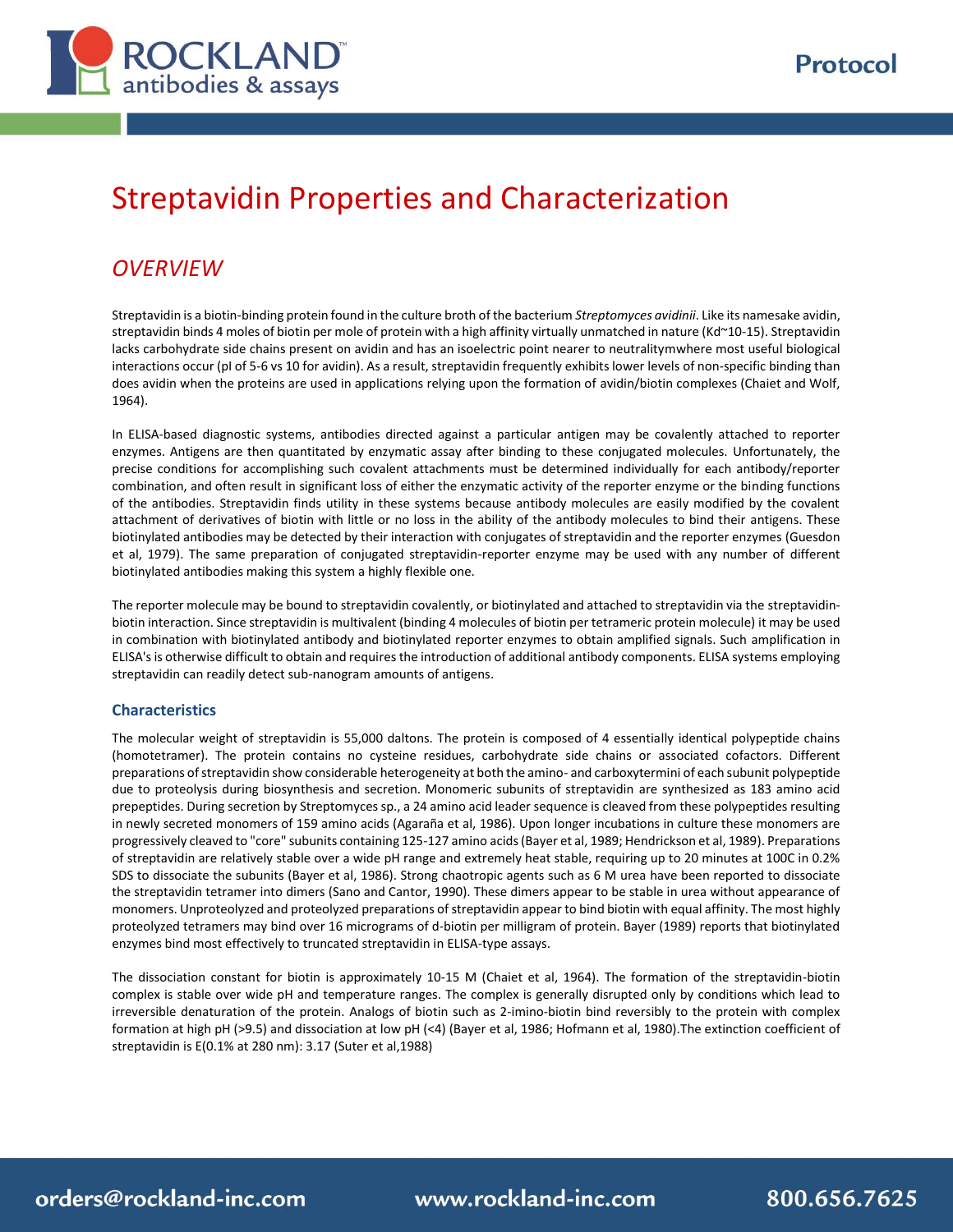

# *BIOTIN BINDING*

The biotin-binding activity of streptavidin is determined using a modification of the dye-binding assay of Green (1970). One unit will bind one microgram of d-biotin at pH 7.0.

#### **Reagents**

- M 2-(4'-Hydroxyazobenzene) benzoic acid dissolved in 0.01 M sodium hydroxide (HABA)
- 0.2 M sodium phosphate, pH 7.0
- 0.002 M d-biotin in 0.1 M sodium phosphate, pH 7.0
- Streptavidin dissolved at 5-10 mg/ml in de-ionized water. If the sample has a concentration outside this range, adjust the volume of sample in the assay accordingly.

#### **Procedure**

- 1. Adjust spectrophotometer to read at 500 nm.
- 2. To two tubes labeled A and B add as follows:

|                         | A                | 旦         |
|-------------------------|------------------|-----------|
| Streptavidin sample     | $0.05$ ml        | $0.05$ ml |
| <b>Phosphate Buffer</b> | $0.5$ ml         | $0.5$ ml  |
| <b>HABA</b> stock       | $0.1$ ml         | $0.1$ ml  |
| <b>Biotin stock</b>     |                  | $0.25$ ml |
| H <sub>2</sub> O        | $0.35$ ml        | $0.1$ ml  |
| <b>Total Volume</b>     | 1.0 <sub>m</sub> | $1.0$ ml  |

- 3. After mixing, zero the spectrophotometer with water and read the absorbances in tubes A and B.
- 4. Calculations:

 $(10^6 \mu g/g)(A-B)MV$  $141(A-B)$ Units/mg  $E(Cv)$ C

Where:

M= formula weight of d-biotin (244 g/mole)

V= volume of assay in liters (.001 liters)

v= volume of streptavidin in sample (mg/ml)

C= concentration of streptavidin in sample (mg/ml)

E= net molar extinction coefficient of HABA-streptavidin complex at 500 nm (34,500 M-1 )

# orders@rockland-inc.com

www.rockland-inc.com

Protocol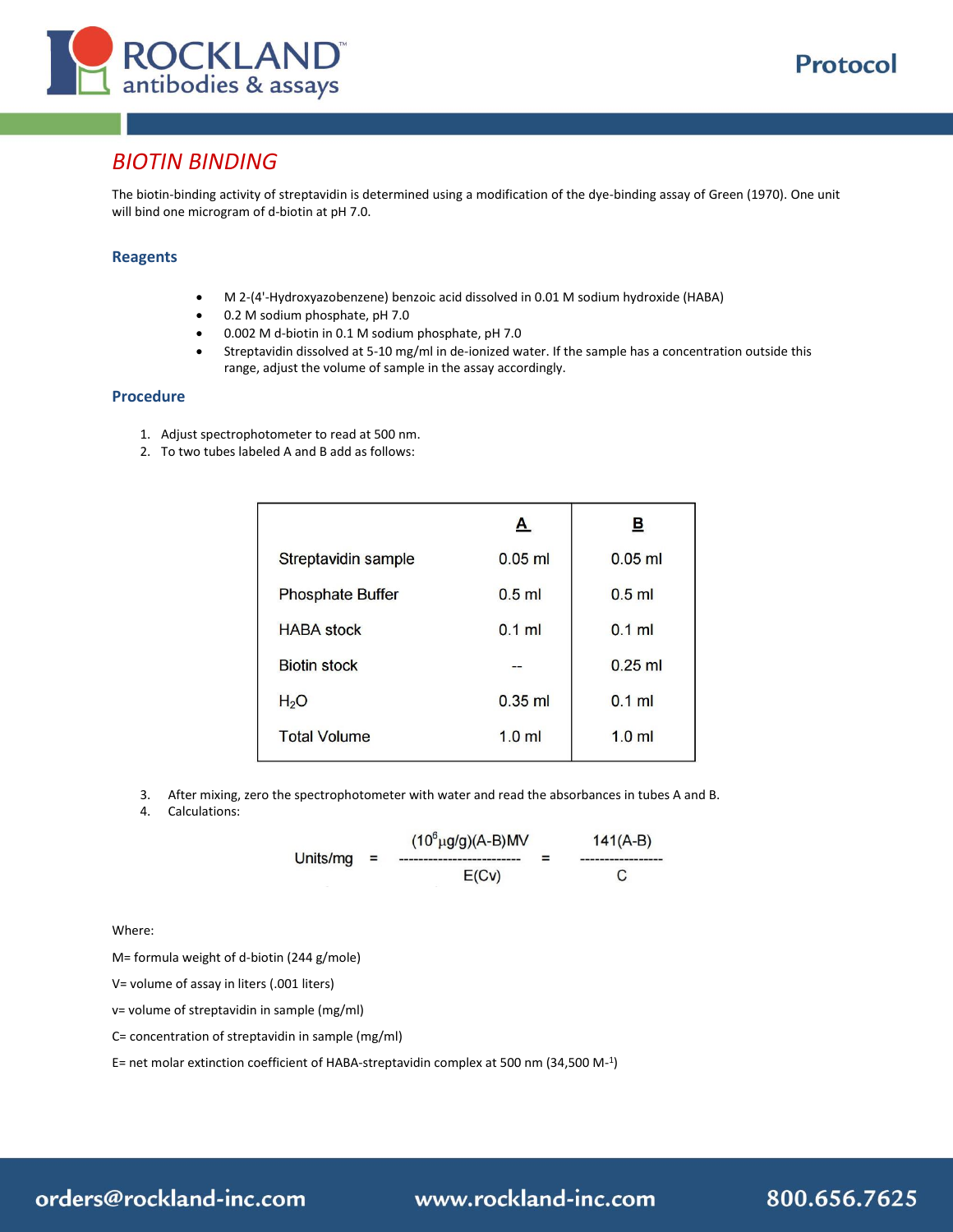

800.656.7625

# *SUGGESTIONS FOR USE*

Bayer (1989) reports that streptavidin may form aggregates under certain conditions. Streptavidin is highly soluble under alkaline conditions (pH > 8.5). Streptavidin is often supplied lyophilized. Under these conditions there is a tendency for the material to aggregate if it is redissolved in water or other low ionic strength buffers at neutral or acidic pH. As a convenience to customers, Streptavidin has been lyophilized from a dilute sodium chloride solution at mildly alkaline pH. This material is readily soluble in water. The activity of the material recovered after reconstitution under these conditions is undiminished. We recommend dissolving streptavidin in de-ionized water or, preferably, 1.0 mM sodium bicarbonate buffer (pH 9) at twice the desired final protein concentration. The protein may then be diluted with an equal volume of 2x buffer to produce a stock solution. Upon standing some turbidity may develop in certain buffers. Centrifugation will usually yield a clear solution with negligible loss of streptavidin.

### *REFERENCES*

Agaraña, C. E., Kuntz, I. D., Birken, S., Axel, R. and C. R. Cantor. Molecular cloning and nucleotide sequence of the streptavidin gene. *Nucleic Acids Res.* **14:** 871-882 (1986).

Bayer, E. A., Ben-Hur, H., Hiller, Y. and M. Wilchek. Postsecretory modifications of streptavidin. *Biochem. J*. **259:** 369-376 (1989).

Bayer, E. A., Ben-Hur, H., Gitlin, G. and M. Wilchek. An improved method for the single-step purification of streptavidin. *J.Biochem. Biophys. Meth.* **13:**103-112 (1986).

Brower, M. S., Brakel, C. L. and K. Garry. Immunodetection of streptavidin-acid phosphatase complex on western blots. *Analyt. Biochem*. **147:**382-386 (1985).

Cartun, R. W. and C. A. Pedersen. An immunocytochemical technique offering increased sensitivity and lowered cost with a streptavidinhorseradish peroxidase conjugate. *J. Histotechnology* **12:**273-277 (1989).

Chaiet, L. and E. J. Wolf. The properties of streptavidin, a biotin-binding protein produced by *Streptomyces. Arch. Biochem. Biophys.* **108:**1-5 (1964).

Gitlin, G., Bayer, E. A. and M. Wilchek. Studies on the biotin-binding site of streptavidin. *Biochem. J.* **256:**279-282 (1988).

Green, N. M. Spectrophotometric determination of avidin and biotin in *Methods in Enzymology*, Vol. XVIII (McCormick, D. B. and L. D. Wright, eds.) Academic Press, New York, pg. 418 (1970).

Green, N. M. Avidin. Adv. *Protein Chem*. **29:**85-133 (1975).

Guesdon, J. L., Ternynck, T and S.J. Avrameas. *Histochem.Cytochem*. **27:**1131-1139 (1979)

Hofmann, K., Wood, Sara, Brinton, C. C., Montbeller, J. A. and F. M. Finn. Iminobiotin affinity columns and their application to retrieval of streptavidin. *Proc. Natl. Acad. Sci. USA* **77:**4666-4668 (1980).

Leary, J. J., Brigati, D. J. and D. C. Ward. Rapid and sensitive colorimetric method for visualizing biotin-labeled DNA probes hybridized to DNA or RNA immobilized on nitrocellulose: Bio-blots. *Proc. Natl. Acad. Sci. USA* **80:**4045-4049 (1983).

Moxley, G. Heightened sensitivity of quantitative ELISA for IgM Rheumatoid Factor with the use of the biotin-streptavidin system. *Am. J. Clin. Path*. **92:** 630-636 (1989).

Nikolau, B. J., Wurtele, E. S. and P. K. Stumpf. Use of streptavidin to detect biotin-containing proteins in plants. *Analyt. Biochem*. **149:**448-453 (1985).

orders@rockland-inc.com

www.rockland-inc.com